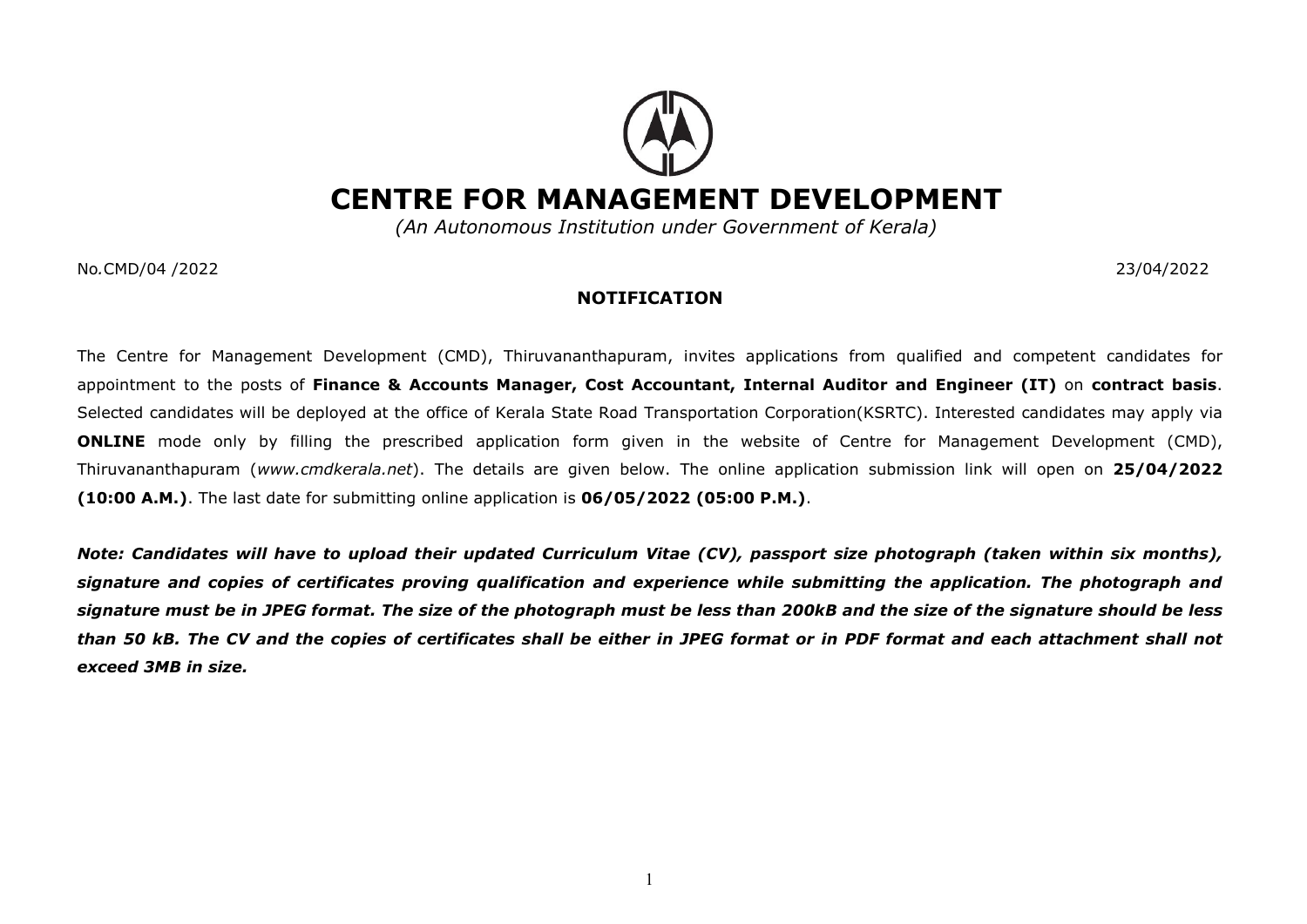## DETAILS OF POSTS

The details regarding the qualification and experience required, number of vacancies, age limit and remuneration are given in the table below.

| SI.<br>No. | <b>Post</b>                         | <b>Mode of</b><br><b>Appointment</b> | <b>Educational Qualification</b>                                                                                                                                                     | <b>Work Experience#</b>                                                                                                                                                            | <b>Upper</b><br>Age<br>Limit <sup>#</sup><br>(Years) | <b>Maximum Pay</b><br>(Consolidated)<br>in Rs. per<br>month |
|------------|-------------------------------------|--------------------------------------|--------------------------------------------------------------------------------------------------------------------------------------------------------------------------------------|------------------------------------------------------------------------------------------------------------------------------------------------------------------------------------|------------------------------------------------------|-------------------------------------------------------------|
| 1.         | Finance & Accounts<br>Manager       | On Contract basis.                   | Degree in any discipline<br>1.<br>Associate member of the<br>2.<br>institute of Charted<br>Accountants (ACA)<br>Associate member of the<br>3.<br>institute of Cost Accounts<br>(CMA) | Minimum of 07 years' experience in<br>managing the finance/accounts of a<br>service/manufactory organization,<br>out of which at least 2 year should<br>be in the level of manager | 45 years                                             | 75,000                                                      |
| 2.         | Cost Accountant                     | On Contract basis.                   | Degree in any discipline<br>$\mathbf{1}$ .<br>2. Associate member of the<br>institute of Cost Accounts<br>(CMA)                                                                      | Minimum of 05 years' experience in<br>the Cost and Management<br>Accounting                                                                                                        | 45 years                                             | 65,000                                                      |
| 3.         | <b>Internal Auditor</b>             | On Contract basis.                   | 1. Degree in any discipline<br>2. CA Inter                                                                                                                                           | Minimum of 05 years' experience in<br>conducting audit of large<br>commercial organization                                                                                         | 40 years                                             | 50,000                                                      |
| 4.         | Engineer (IT, Media &<br>New Media) | On Contract basis.                   | 1. B. Tech Degree or equivalent<br>qualification recognized by<br>University of Kerala.<br>2. Diploma in Communication/<br>Digital Media/ Digital editing                            | Having minimum five year's<br>experience of which atleast three<br>years in media/digital media<br>sector in Government/Semi-<br>government/reputed private<br>sector firms        | 30 years                                             | 35,000                                                      |